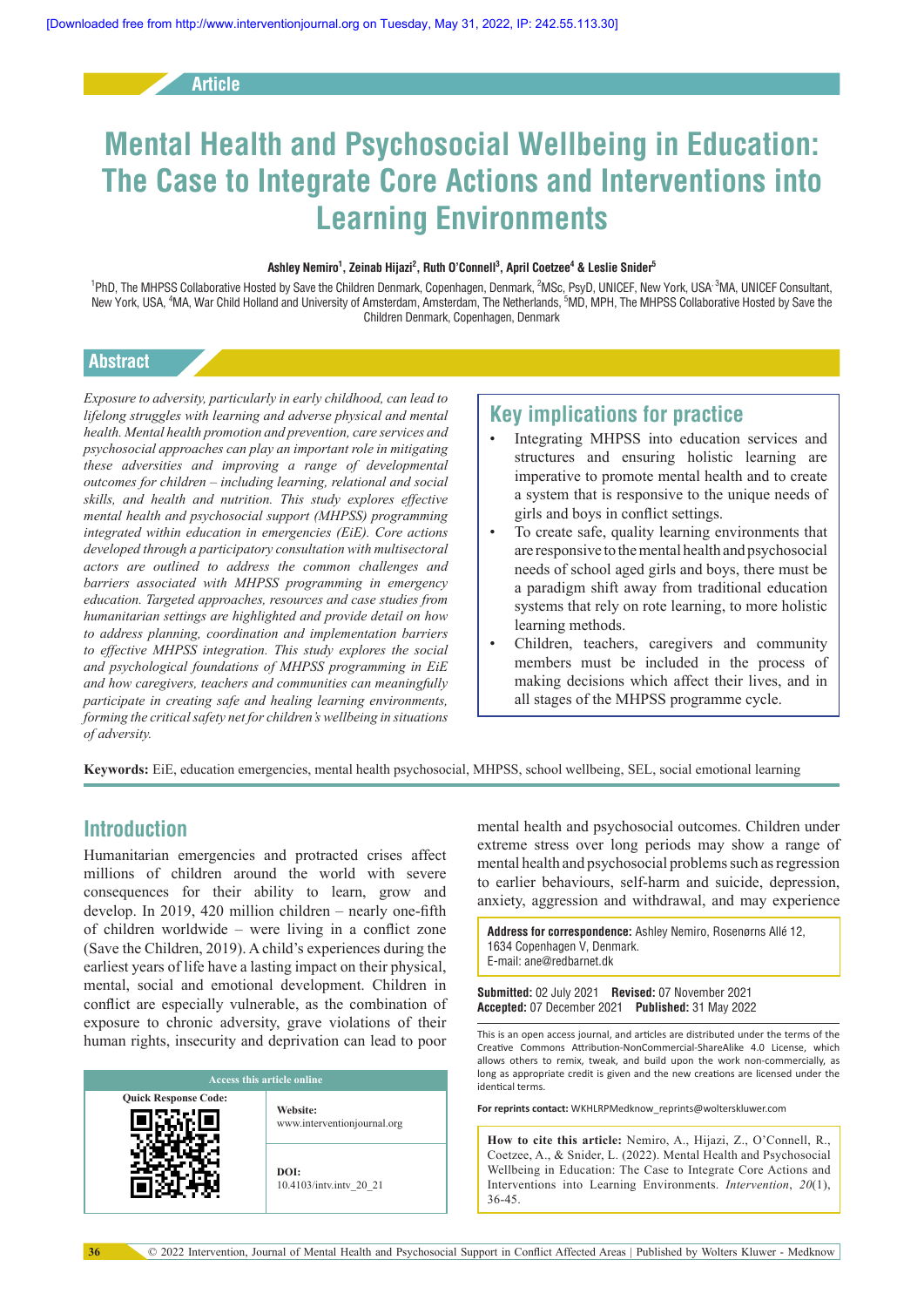educational difficulties later in life (United Nations High Commissioner for Refugees (UNHCR), 2015) as well as barriers in accessing opportunities into adulthood.

Research has shown that the interruption of formal education is one of the most significant stressors in post conflict settings, particularly given that schooling is perceived as a route out of poverty and to a more prosperous life by children and their families (United Nations Educational, Scientific and Cultural Organization (UNESCO) & United Nations International Children's Emergency Fund (UNICEF), 2015). Mental health and psychosocial support (MHPSS) approaches and interventions in education services for children in conflict are imperative to overcome the impacts of chronic adversity and loss of learning opportunities and to give children the chance to develop to their full potential. Integrating MHPSS programming into the existing services and structures that support and protect children, such as educational services and systems, is essential to ensure children can access opportunities for healing, recovery and learning at scale.

The first part of this study examines the need to strengthen traditional learning environments to be more responsive to children's protection, developmental and wellbeing needs. The second part lays out five core actions that were codeveloped during a multisectoral consultation held in January 2020 on the integration of MHPSS into education in emergencies (EiE). The core actions address the barriers to integrating and promoting mental health and psychosocial wellbeing in EiE, while highlighting programmatic examples through the use of case studies, targeted approaches and forthcoming tools and resources.

# **Strengthening Learning Environments**

Exposure to violence is one of the strongest risk factors for mental health conditions among child and adolescent refugees (Reed et al., 2012). In 2019, the World Health Organization (WHO) estimated that 17% of adults living in conflict zones have mild to moderate mental disorders, which would require nonspecialised mental health support (Charlson et al., 2019). About 10–20% of children and adolescents worldwide experience mental disorders and half of all mental illnesses begin by the age of 14 and three-quarters by mid-20s (WHO, n.d.). At the end of 2020, it was estimated that 82.4 million people, of which 42% were under the age of 18, were forcibly displaced due to persecution, conflict, violence, human rights violations or events seriously disturbing public order (UNHCR, 2021). Many children and adolescents impacted by conflict do not have access to the protective environment of learning spaces that can restore a sense of normality for those living otherwise disrupted lives, and to quality education that provides social support and nurturing care through positive interactions with peers and educators (Betancourt et al., 2014; Inter-Agency Standing Committee (IASC), 2007).

Girls living in conflict settings face a unique set of challenges that put their health, education and wellbeing at risk. Research centred on the voices of young girls conducted in South Sudan, the Lake Chad Basin and the

Rohingya refugee camps found that girls express a passion to attend school but have no decision-making power and are often kept out due to discrimination and family poverty. In addition, girls expressed that they "have little or no access to information about health, and, particularly in the area of mental health, have extremely restricted access to health services" (Plan International, 2018, p. 3).

To create safe, quality learning environments that are responsive to the mental health and psychosocial needs of school aged girls and boys, there must be a paradigm shift away from traditional education systems that rely on rote learning to more holistic learning methods that teach social and emotional learning (SEL) competencies and promote and protect wellbeing. There is a range of potential outcomes from integration of MHPSS into education programmes – including learning outcomes related to academic achievement, various measures of intrapersonal and interpersonal skills and wellbeing, coping capacity (resilience) and child development, and outcomes related to safe, supportive and healing learning environments. Research on school-based interventions shows that incorporating MHPSS within EiE, including SEL and resilience programming, can "enhance academic achievement and attainment; improve school attendance, engagement and motivation; reduce negative student behaviour in schools and in the community, such as bullying, violence, and juvenile crime; benefit the mental health of staff and students by lowering stress, anxiety, and depression; improve health outcomes by reducing teenage pregnancies and drug abuse; lead to better staff retention and higher morale; and generally help to improve the social and emotional skills of both students and staff" (Durlak et al., 2011; Fleming et al., 2005; Zins et al., 2004, as cited in International Network for Education in Emergencies (INEE), 2016, p. 12).

Although there is wide consensus for this paradigm shift, including from the IASC Reference Group on MHPSS in Emergency Settings (Betancourt et al., 2013), barriers continue to impede the integration of MHPSS programming, inclusive of SEL, in education services and structures, particularly in low-resource settings. In addition, there is a dearth of knowledge on the effectiveness of interventions in improving the mental health and psychosocial wellbeing of refugee children and adolescents in a holistic way, aside from reducing posttraumatic stress disorder symptoms (Purgato et al., 2018).

In order for educational environments to be responsive to children's MHPSS needs, the ecosystem (UNICEF, 2018; Figure 1) surrounding the child must be taken into account. The onus cannot reside within the education system alone. Without addressing the wellbeing of caregivers, teachers, education personnel and ensuring enabling communities and environments surrounding children, the goal of quality education and improved learning outcomes cannot be attained. In a recently published landscape review on teacher wellbeing (Falk et al., 2019), the authors stress the importance of addressing teacher's psychological needs before they can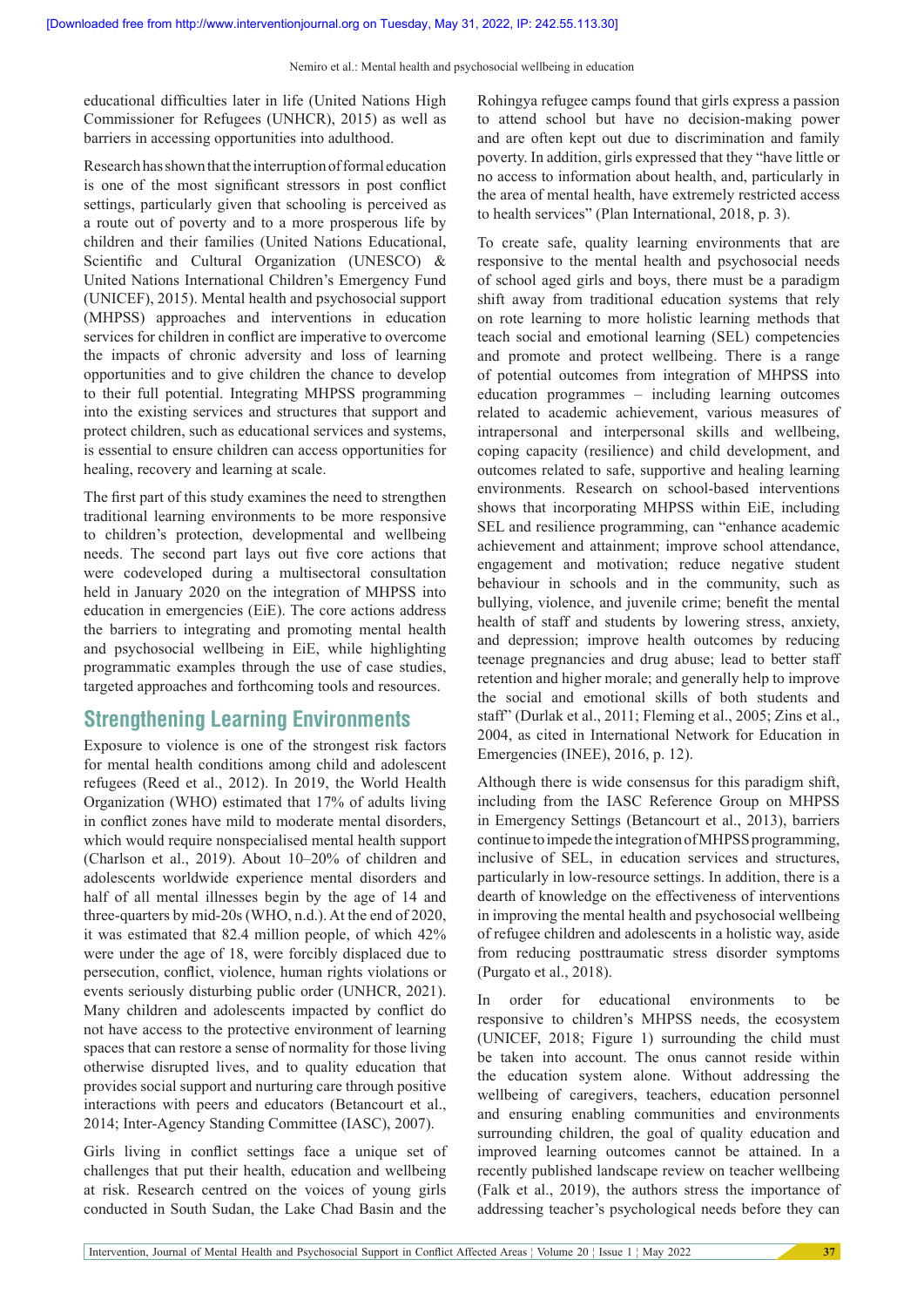Nemiro et al.: Mental health and psychosocial wellbeing in education

#### **Figure 1:** The Social Ecological Model.

Source: *UNICEF* Organisation Global Multisectoral Operational Framework for Mental Health and Psychosocial Support of Children, Adolescents and Caregivers Across Settings (2021)



be expected to support the psychological and cognitive needs of their students.

Moreover, this shift to more holistic learning and creating protective environments that are responsive to children's mental health and psychosocial needs requires mechanisms in place at all levels to promote and respond to varying and often complex mental health and psychosocial concerns – particularly for children who have experienced conflict, violence and displacement. Of equal importance is the wellbeing of caregivers, such as parents and others in the household and community, and the protective environments they create. Children's wellbeing is significantly affected by caregiver mental health (Meyer et al., 2017). If distressed, caregivers are unable to access MHPSS services and supports, they may be less able to support their children's wellbeing and learning in challenging circumstances.

In summary, integrating MHPSS into education services and structures and ensuring holistic learning are imperative to promote mental health and to create a system that is responsive to the unique needs of girls and boys in conflict settings. Furthermore, this cannot be done in isolation. A functional, multisectoral MHPSS system throughout the humanitarian response must be in place to ensure the mental health and psychosocial wellbeing of children and their caregivers, teachers and education personnel. Case studies that describe promising approaches for promoting wellbeing in education services are presented below, along with recommended core actions to support and address challenges to the integration of MHPSS into education.

# **Core Actions**

To enable a shift towards education that is responsive to children's mental health and psychosocial needs and learning requirements, core actions must be taken in humanitarian contexts to address the various challenges that exist which impede the integration of MHPSS within educational services and systems. During a consultation held in January 2020 on the integration of MHPSS into

EiE, led by the MHPSS Collaborative, 33 actors across various organisations and regions including interagency coordinators, funders, country level practitioners and global technical advisors, discussed these challenges from their various perspectives. The meeting served to move health, protection and education sectors forward in a more integrated way to better provide a supportive community for children through nurturing education. The following five recommended core actions came out of the consultation process and are grounded in the case studies and targeted approaches outlined below. They include critical actions to address barriers and advance humanitarian programming to create educational systems that promote children's, teachers' and caregivers' mental health and psychosocial wellbeing in humanitarian settings specifically.

**1. Engage communities including children and youth meaningfully and safely, in the design, inception and evaluation of any humanitarian programming and research. Specifically, work with existing community structures and ensure youth, caregivers, teachers and other education personnel, and community members inform MHPSS programming in education and beyond.**

The importance of meaningful community engagement and accountability is being paid increased attention as a key priority for MHPSS across development and humanitarian contexts. One example is the dedicated track on engaging host and displaced communities in cross-sectoral MHPSS provision during the October 2019 Ministerial Summit on MHPSS hosted by the government of The Netherlands. However, a special feature on communication and community engagement published by the Humanitarian Practice Network states that despite promising progress, humanitarian responses take insufficient account of the views and feedback of affected people (Humanitarian Practice Network, 2019).

The intentional and meaningful engagement of children, youth, teachers and caregivers is essential to define wellbeing, promote safety within schools and support the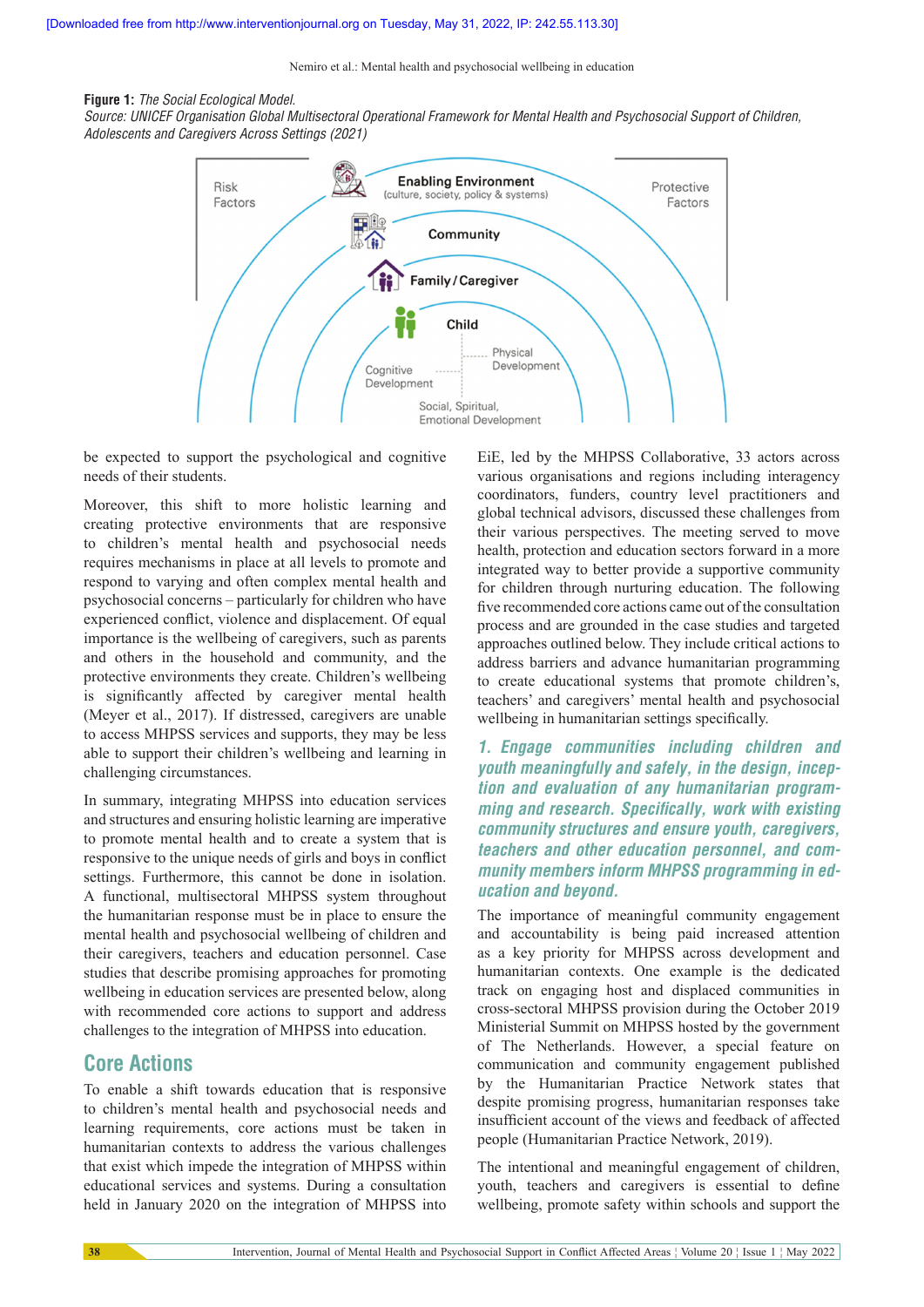integration of MHPSS programming in education services. As resources that promote meaningful community engagement in planning and implementation of cross-sectoral humanitarian response activities exist, there is limited evidence on the impact of community-based and participatory interventions on the wellbeing of children and youth. In addition, few existing resources specifically prioritise the role that can be played by children, young people, teachers and their caregivers in the design and delivery of MHPSS services. Strategies to further the participation of children and adolescents who are often marginalised are insufficiently documented or researched, particularly migrant and refugee children, children with disabilities and children who identify as LGBTQI. More attention is needed to understand the unique needs of marginalised children and adolescents to develop inclusive, effective MHPSS interventions. To maximise opportunities for participation for traditionally marginalised groups, it is important to identify the barriers which these children face in making their voices heard. These include stigma, unequal power dynamics and power relations, inaccessible forums for participation and discriminatory practices. Children and adolescents must be consulted on the barriers they face and how to address them, including developing partnerships with the most marginalised and their allies (UNICEF, 2020). The promising approach below will support implementing agencies to meaningfully engage community members, teachers, caregivers, children and youth in the evidence-based delivery of MHPSS services inclusive of education programming to move towards more holistic learning methods.

### **Box 1:** Targeted Approach: Meaningful Community Level, Child and Youth Participation in Practice

UNICEF and partners are working to address this gap in evidence and resources, by reviewing and updating the UNICEF (2015) evidence and practice of MHPSS for children in humanitarian settings which informed the development of the (2018) Operational Guidelines on Community-based Mental Health and Psychosocial Support in Humanitarian Settings: Three-tiered support for children and families, and the accompanying compendium of resources. The review is focused on the participation of children and young people in MHPSS programming and uses the following key questions to inform inclusion of evidence, practice and resources:

- 1. How have children under 18 (and their caregivers) been systematically involved in the design and delivery of MHPSS services?
- 2. What evidence is there that their participation impacted positively on their wellbeing?
- 3. To what extent are children and young people able to define the issues to be addressed?
- 4. Are there tangible examples of the ways in which children and youth have been able to:
	- a. define what constitutes wellbeing in a given context;
	- b. develop contextually relevant interventions designed to promote wellbeing and
	- c. contribute to developing an evidence base and disseminate learning.

The Mental Health and Psychosocial Support for Children in Humanitarian Settings: An Updated Review of Evidence and Practice (UNICEF, 2020) highlights current best practice, theory and research for practical, creative and accessible interventions that enable the participation of children, youth and caregivers in both stand-alone and multisectoral MHPSS initiatives. The focus on linking theory and practice, and the emphasis on contextualisation and community engagement are key elements of this piece of work, thereby broadening relevance and access to successful interventions.

By participating in decisions that affect them and being allowed to define what constitutes wellbeing and mental health, children and communities benefit from increased access to protective services, education and health. The 2020 review concretely contributes to knowledge and evidence about participation in MHPSS and promotes its inclusion as a core pillar of programming and response, including in other sector programming. For example, the review highlights the finding that supporting children and adolescents to adapt and exercise their agency is increasingly found to strengthen their resilience, and calls for increased evidence and practice to assess techniques which can contribute to these outcomes. The review also highlights that fact that community-driven bottom-up approaches to children's wellbeing is effective, and community participation can contribute significantly to addressing MHPSS needs.

# **2. Work alongside caregivers to promote the wellbeing and learning for children early in the life course. Investment in early childhood development (ECD) and the wellbeing of caregivers is critical to mental health, psychosocial wellbeing and learning.**

Education does not start the day a child enters school. Children are born ready and eager to learn, and caregivers have an important role to play in fostering their children's education and wellbeing. Substantial evidence from neuroscience to economics indicates that the early years (0–8 years) of a child's life lay the foundation for long-term health, learning and behaviour (Moving Minds Alliance, 2018).

It is essential that the relationship between the community, family and school is harmonious. This is particularly important in contexts where certain children may be excluded, such as girls, adolescent mothers or children with disabilities. The wellbeing of caregivers has a significant impact on the development and psychosocial wellbeing of children, as well as access to and completion of education. Schools and educational structures can be positioned in the community in ways that promote positive relationships. For example, parent–teacher associations, preschool programmes for children under 5 with facilities to encourage mothers and caregivers to attend, and links between schools and community-based child protection mechanisms are methods that foster a positive school–family relationship.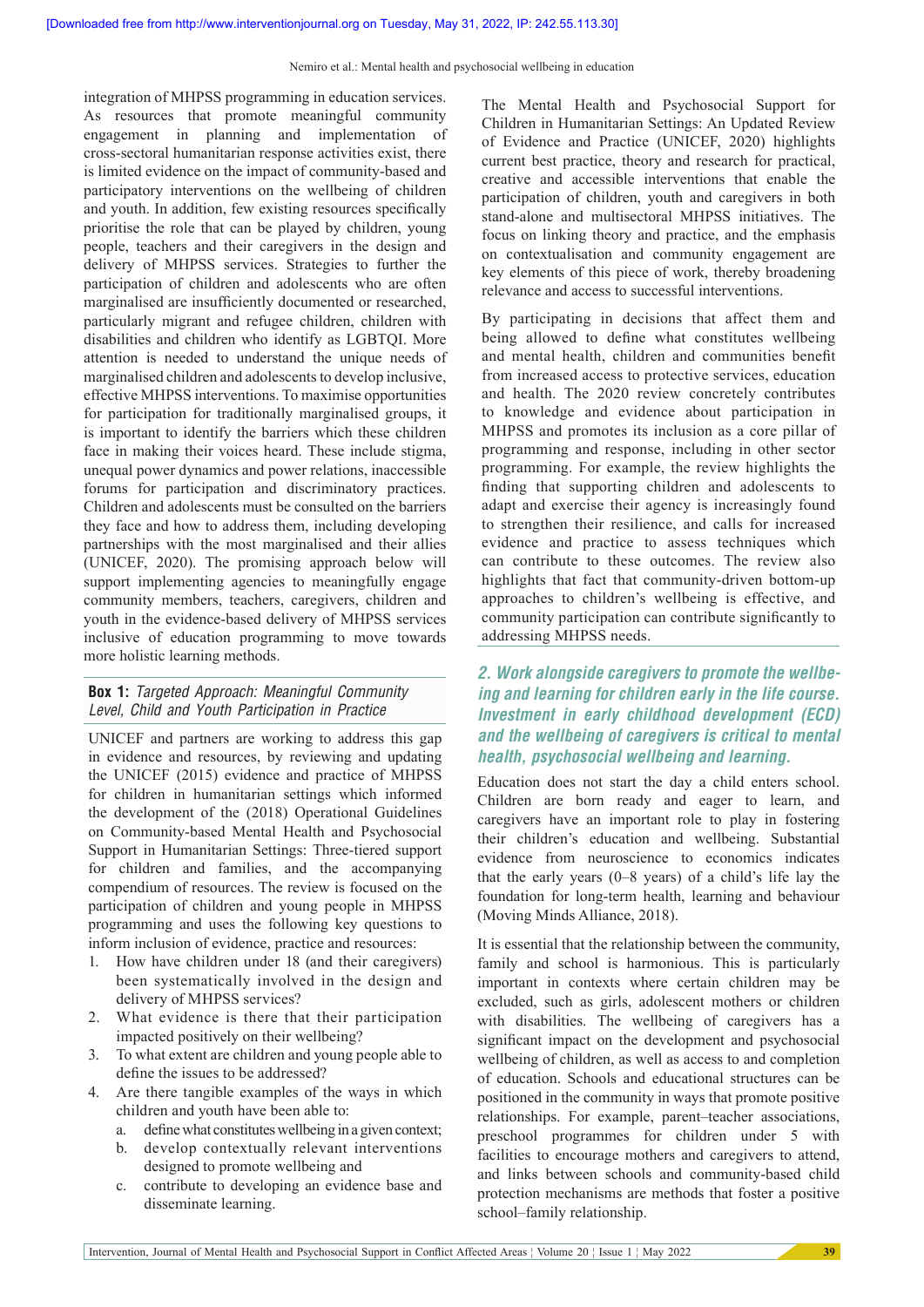Volunteers or incentive staff from the community may have a lot to contribute to activities in after-school programmes or nonformal learning spaces, and can come from a variety of educational backgrounds, including having little or no formal education. Activities such as sports, games or creative activities when carried out in conjunction with educational activities can be of significant benefit to children, particularly when implemented in transitional settings. Activities linked with schools also may help to identify caregivers with various needs who may benefit from referrals to services. If caregivers can approach teachers from a position of trust, the MHPSS needs of their children are more likely to be met with potential positive impacts on both wellbeing and learning.

Box 2 below presents a promising approach that aims to address the mental health and wellbeing of caregivers to support in the promotion of healthy child development and mental health for their children. This is in line with research that consistently shows that the emotional wellbeing of young children and educational outcomes are directly tied to the functioning of their caregivers and the families in which they live (Harvard University, n.d.).

## **Box 2:** Targeted Approach: Caring for the Caregiver (CFC)

In accordance with evidence from the Lancet and UNICEF's recommendations on ECD and nurturing care, preventive support for caregiver health and emotional wellbeing is key to optimal child development. Yet there is currently very little support for caregiver emotional wellbeing in resource-constrained low- and middle-income countries. To tackle this issue, UNICEF developed a CFC training module.

CFC is a foundational training module that is designed to address the emotional wellbeing of caregivers/parents, with a focus on vulnerable caregivers, particularly adolescent mothers, during pregnancy to 2 years old and to complement existing maternal and child health programmes across sectors. CFC promotes emotional awareness, self-care and self-efficacy, and encourages partner and family support, conflict resolution and problem-solving skills, particularly in contexts of high levels of adversity. The package is preventive and low intensity, and is designed to complement other parenting training packages such as care for child development, Infant and Young Child Feeding. It is also designed to be adapted to local contexts and integrated into various health, education and social protection services (e.g., home visits to vulnerable groups, community health workers' overall curriculum, parental engagement and support provided by ECD centres, etc.).

The prototype for development settings is being validated in eight countries and a final version is expected to be available in late 2021 and ready for further rollout. In addition, considerations for the adaptation to humanitarian and emergency settings were recently written to aid in the development of the adapted humanitarian version. Once funded, the humanitarian version will be rolled out through a global training and knowledge exchange hub. In addition, the new CFCs during coronavirus disease 2019 (COVID-19) guide has also been produced. It contains key messages which help advocate for emotional and practical support, and showcases coping strategies to deal with COVID-related caregiving stresses, responsibilities, fear, uncertainty and isolation. It offers practical guidance and resources which encourage connection and communication to address isolation and disruption in daily routines in order to support caregivers and children.

# **3. Work with the national education system, and advocate for the inclusion of MHPSS programming within education services and teacher training, building upon and integrating it into existing mechanisms and programming.**

One-off training of teachers in MHPSS approaches, without building in supervision or coaching over time, will result in little to no change in the overall system. Most importantly, buy-in from the national education system is required to ensure consistency and relevance. Systematic change requires working with national education systems to incorporate MHPSS principles and approaches (such as organised psychosocial activities to foster creativity, play and recovery from stressful events) in preservice and in-service teacher training.

Alongside their professional development, teachers need to have strategies and services available to them that address their own MHPSS needs. Strategies to reduce burnout, maintain workable class sizes, provide access to mentoring and coaching opportunities and build capacity to manage classroom conflict are essential for teachers living and working in often extremely harsh conditions. Educators not only aid in creating safe and healing learning environments but also serve as a necessary link to protection and health services. With appropriate training and support, teachers can identify when a referral is needed to a higher level of care and ensure that children and their caregivers have access to appropriate referrals and services for MHPSS. The case study below incorporates MHPSS principles and approaches through teacher training and professional development programmes in crisis contexts with the aim to improve both teachers' wellbeing and their social and emotional competencies.

#### **Box 3:** Case Study: Teacher Social Emotional Wellbeing *Intervention*

Children and youth have the right to an education that supports relevant and meaningful academic and SEL outcomes (UNESCO & Brookings University, 2013). In fragile and conflict affected situations, focus has largely been on child centred interventions with teachers being expected to effectively transform SEL content into practice through pre- and posttraining alone (Falk et al., 2019; Wolf et al., 2015a). This model does little to acknowledge or address the multitude of challenges and stressors that teachers face in such contexts, such as increased behavioural problems and distress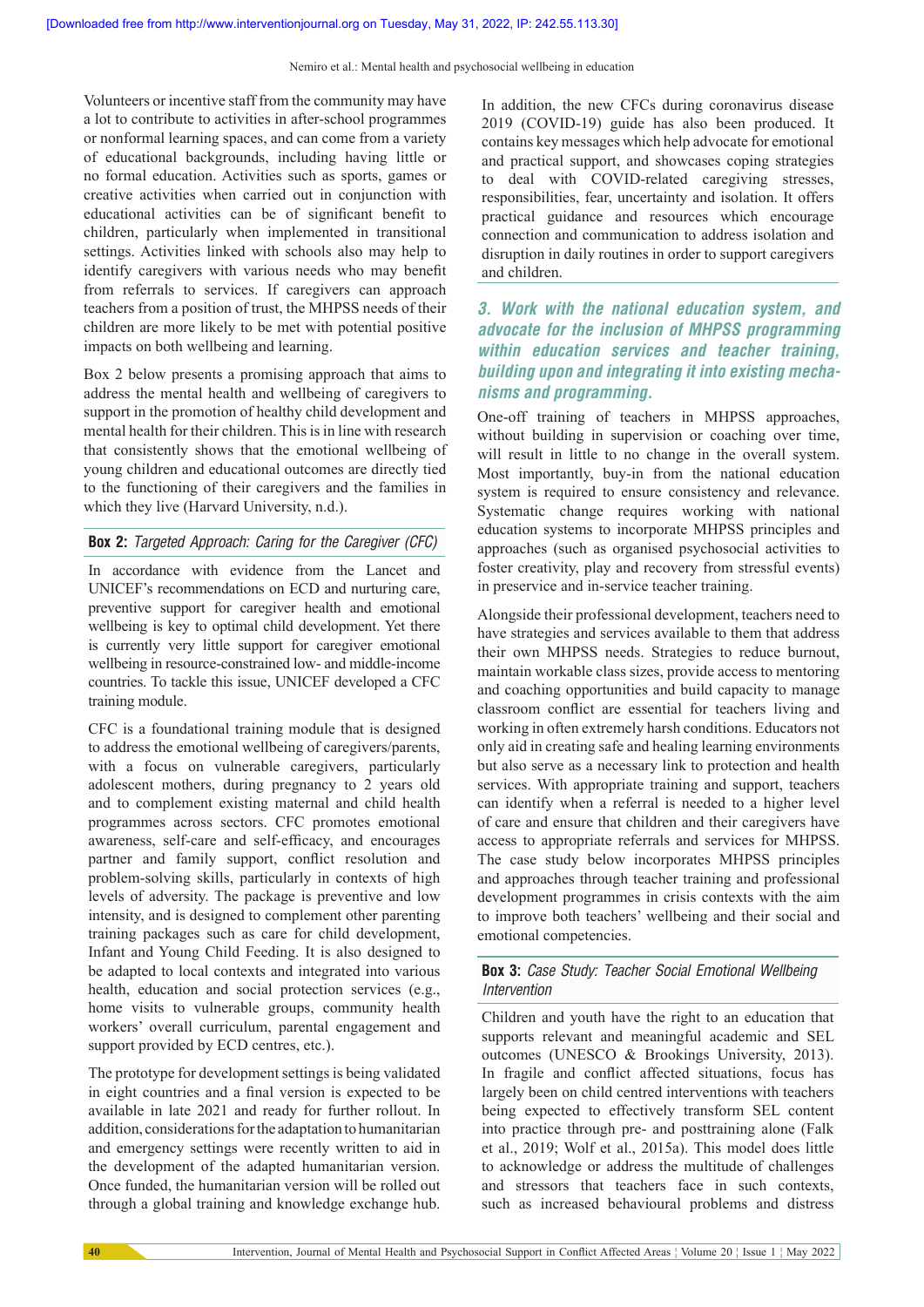in children, lack of real time support to implement training in overcrowded and low-resource classrooms, the breakdown of societal norms and structures and increased demands for teachers to provide holistic learning outcomes (Singh & Duraiappah, 2020).

Research highlights that deprioritising direct, teacher focused, real time, individualised and consistent teacher support increases job stress leading to feelings of dissatisfaction and burnout (Colvin et al., 2016; Halbesleben & Demerouti, 2005; Maslach et al., 2001; Wolf et al., 2015b). Given the interpersonal nature of teaching, further studies have found that teacher stress and burnout are linked to lower levels of performance and ultimately to low academic and SEL outcomes in students (Carver-Thomas & Darling-Hammond, 2017). Teacher attendance and attrition, pedagogical and classroom quality, and student outcomes are all affected by teachers stress and burnout, with cascading impacts on education systems (Hoglund et al., 2015; Mclean & Connor, 2015).

War Child developed a teacher social emotional wellbeing intervention, the coaching-observing-reflecting-engaging for teachers (CORE). Underpinned by two theoretical frameworks: (a) acceptance and commitment therapy and (b) collaborative for academic, social and emotional learning, CORE goes beyond the typical quick-fix workshop training model to provide sustained and reflective learning on a range of holistic skills that are almost never addressed in teacher training and professional development programmes in crisis contexts, and only infrequently in high income contexts (Burns & Lawrie, 2015).

By combining scaffolded psychological care, whole school system of care and real-time individualised classroom support, CORE aims to improve both teachers' wellbeing and their social and emotional competencies. Consequently, it is hypothesised that teachers' sense of professional identity based on their internal value system will improve, and they will have the competencies and beliefs to create a positive classroom climate leading to better relationships with students and ultimately improved learning outcomes. Through this approach, War Child will address a critical gap in evidence-based interventions directed at teachers in conflict and crisis

contexts. A key learning from current testing of this model is the need to ensure a partnership approach to wellbeing with teachers and schools and building psychological flexibility. Such teacher-led approaches are ultimately more sustainable and contextually relevant and provide greater understanding of wellbeing and mental health.

Given the lack of experimental evidence for such models in fragile and conflict affected situations, War Child has developed a rigorous research process of testing for feasibility, acceptance and relevance through a smaller practice run and feasibility study resulting in the adaptation of methodology and research protocols. This will culminate in a matched-sample cluster randomised controlled trial to test effectiveness, therefore contributing to addressing a critical gap in evidence around teacher support in conflict and crises affected contexts.

**4. Create national sector plans that are inclusive of MHPSS and link education services to health and social welfare systems. As a cross-cutting approach, MHPSS is linked across all humanitarian action, with functional referrals up and down the layers of the IASC MHPSS pyramid of interventions (Figure 2).**

The IASC MHPSS intervention pyramid is a framework to outline evidence-informed and evidence-based approaches and interventions that can be delivered within the humanitarian response to support children and families. The pyramid displays four layers, starting with social considerations in basic services and security for the entire population to more specialised care for a subset of the population.

Existing services to address the MHPSS needs of those on the move are implemented by various actors – international nongovernmental organisations, United Nations and local, governmental services. However, they can be constrained, fragmented and lack coordination and referral mechanisms. Services may therefore be disconnected and ineffective in supporting children, caregivers and teachers who face heightened vulnerabilities and require MHPSS services. Creating national sector plans that are inclusive of MHPSS and linking MHPSS services across the humanitarian response will help to ensure functional referral mechanisms from one layer to the next, operating in both directions.

#### **Figure 2:** The IASC MHPSS Intervention Pyramid.

Source: UNICEF Organisation Global Multisectoral Operational Framework for Mental Health and Psychosocial Support of Children, Adolescents and Caregivers Across Settings (2021)

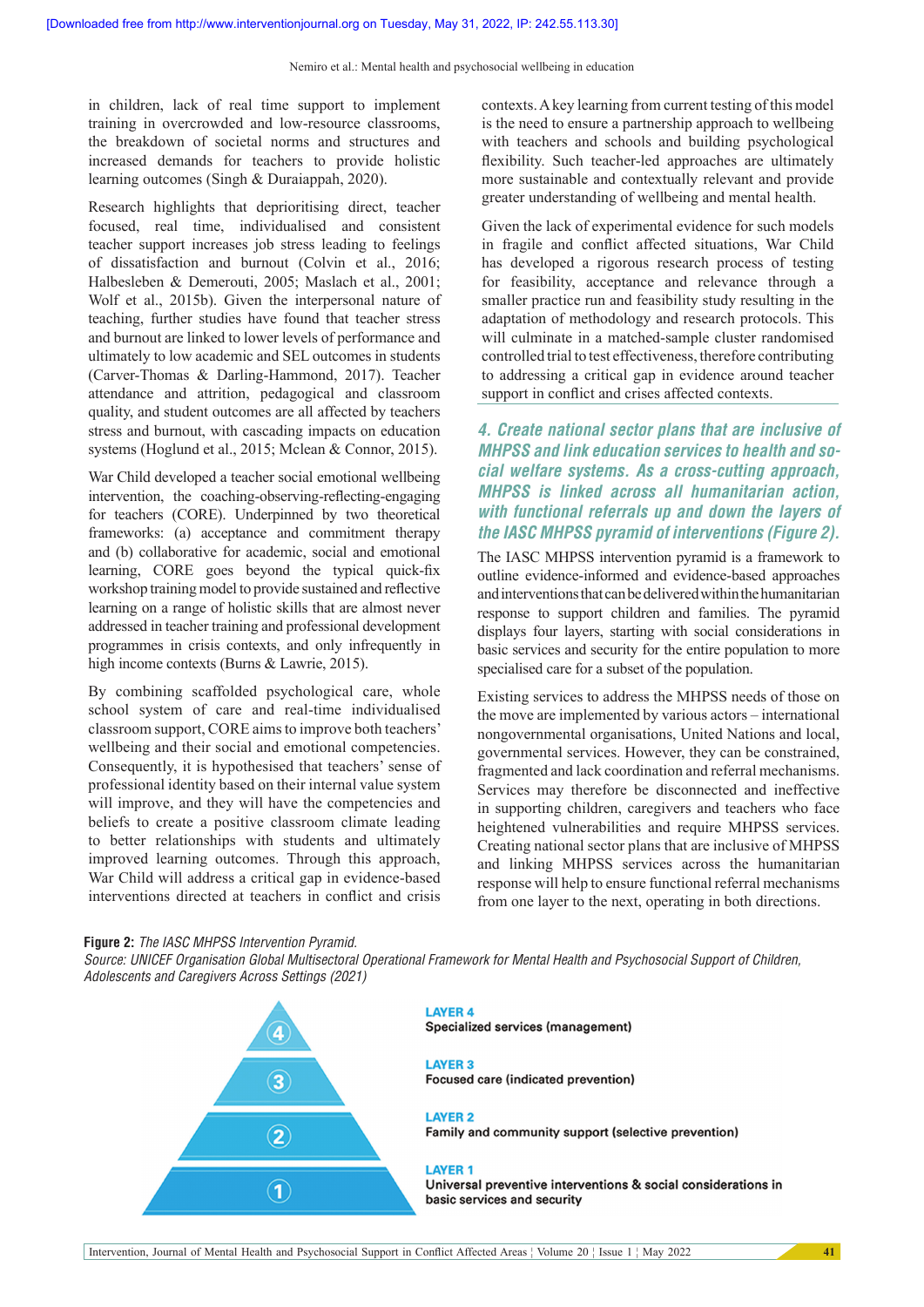It is imperative that once a child has been referred to a higher level of care, they are then also referred "down" layers of the pyramid to ensure their basic needs are met appropriately and effectively and they have adequate family and community support. For example, if a child is linked to focused care such as a cognitive behavioural group intervention (layer 3), remaining engaged in interventions from layer two is important as well, to foster inclusion with peers, family and community and strengthen social support surrounding the child.

For these functional referral mechanisms to take place, sector plans must be linked – for example, across health, protection and education sectors – so that MHPSS is truly cross-cutting and not sitting solely in one sector. The case study below provides an overview of a cross-cutting MHPSS approach responding to the MHPSS needs of children, caregivers and teachers.

### **Box 4:** Case Study: Strengthening Psychosocial Support Service for Transformation (SPOT) among the Congolese Refugees in Uganda CONSORTIUM UGANDA for Quality, Coordinated MHPSS

The MHPSS consortium of Transcultural Psychosocial Organisation (TPO), Humanity and Inclusion, led by War Child Holland in western Uganda, is an example of organisations working together to collaboratively ensure the mental health and wellbeing of children and families affected by emergencies. The SPOT consortium was born out of a needs assessment conducted in 2019 and contextual analysis that documented a fragmented MHPSS system of service provision for all refugees and a need for functional referrals and improved coordination across actors and between existing institutions such as schools, community centres and health facilities. The SPOT consortium provides comprehensive and harmonised MHPSS services through primary schools and the community with links to healthcare facilities in Kyaka II and Kyangwali refugee settlements. The target group is school-aged children inclusive of out of school children, children living with disabilities, unaccompanied and separated children, as well as caregivers and teachers.

Each actor in the consortium plays an important role in providing MHPSS services from layer 1 to layer 4 of the IASC intervention pyramid (Figure 2) to ensure learning environments are responsive to children's needs, and that services are accessible, coordinated and address the needs of the adults surrounding the child. Through participation in a consortium, most collaboration and coordination barriers are addressed and there are clear guidelines as to how and when children access and are appropriately and safely referred to additional services. The consortium staff sit in the same office within the settlement, have weekly meetings, use an interagency referral form and work together with the larger humanitarian system to ensure that children and their caregivers in need of services do not fall through the cracks.

The entry point for MHPSS services for children is the school system. Teachers are trained and supervised to increase mental health and psychosocial literacy,

recognise signs of distress and work alongside consortium partners within the schools to deliver additional services that promote mental health and psychosocial wellbeing such as TEAM UP. TEAM UP was developed to provide social and emotional support to refugee children through sports and movement activities. If additional support is required, TEAM UP provides cognitive behavioural counselling in a group or individual format at schools and within the community based on the needs of the child and their caregiver. Community outreach workers and refugee welfare committees also serve as points of contact in the community to reach those who are not enrolled in school.

Even though the consortium model addresses many of the barriers to care, other challenges remain due to overwhelming need for services that are poorly resourced in the settlements (including a lack of health facilities). For example, when organisations in the consortium were unable to meet the needs of individuals, referrals were made to nonconsortia members which did not always result in adequate follow-up due to the resource constraints. Furthermore, there is a high turnover rate for teachers working in the refugee settlements and an overwhelmingly high teacher-to-student ratio, making it extremely difficult to ensure that teachers receive MHPSS training and supervision and are able to support their own wellbeing and the wellbeing of students, while adhering to the multitude of responsibilities placed on them.

Despite these challenges, in a recent independent evaluation conducted in July of 2020, teachers and parents reported significant increases in prosocial behaviours of children at home, in school and in the community across the board, compared to the baseline assessment taken before they engaged in activities provided by the consortium. The evaluation also showed that children who took part in TEAM UP showed significant improvements in the degree to which they felt engaged in school or experienced positive relationships with their classmates and teachers. One 12-year-old student said the following when asked how the services provided to him have affected his life: "I am a south Sudanese refugee in Kyangwali refugee settlement. In 2018, when I was in primary 4, I used to fight a lot with my peers and the school was not nice to most of my peers, I had few friends who were South Sudanese but ever since TEAM UP started in our school, I have learnt that fighting is bad [and] now I stopped, it has since made me to get new friends who are both Congolese and Ugandans at the school. I even used to find my body physically weak but through TEAM UP it has helped me to regain my physical strength, relieved my mind from negative thoughts, as well it has helped me to come out of fear of other learners and my teachers".

# **5. Advocate for access to flexible, multiyear and multisector funding geared towards integrated learning and wellbeing outcomes in all humanitarian response.**

Long-term flexible funding is necessary to integrate MHPSS into the education system, including funding for multisectoral implementation and monitoring and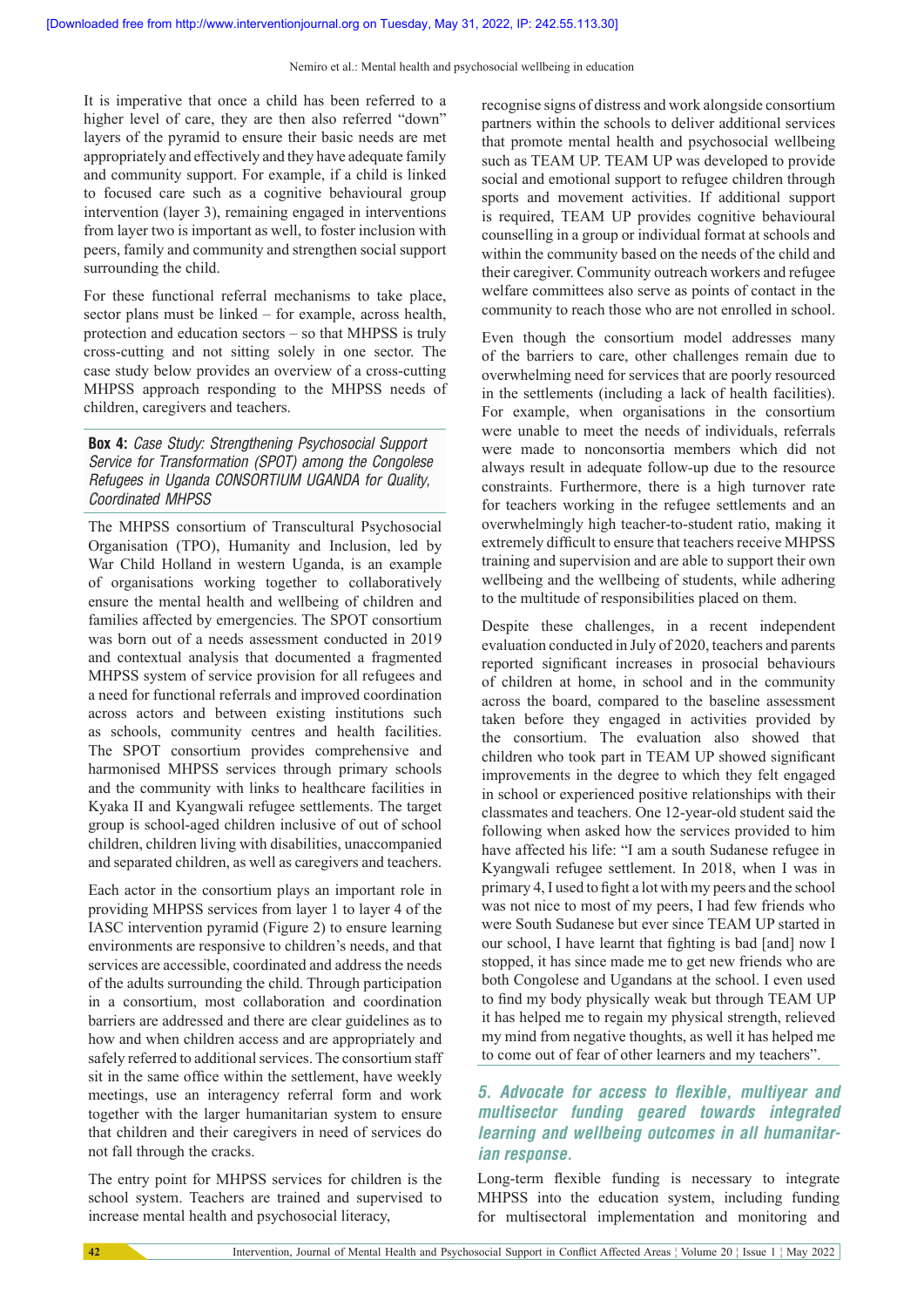evaluation. As mentioned previously, one-off training without supervision or coaching and time-limited interventions are unlikely to impact learning and wellbeing outcomes for children in humanitarian settings. In addition, without multiyear funding, it will be impossible to carry out the core actions mentioned above to ensure a functional, multisectoral MHPSS system throughout the humanitarian response to address the mental health and psychosocial wellbeing of children, teachers, caregivers and the community that surrounds them.

The MHPSS programming requires time to implement and demonstrate impact, and requires a shift in approach and attitudes at various levels of the education system. Transitioning from traditional learning to more holistic learning methods that teach SEL competencies and promote and protect wellbeing, requires long-term investments aligned with the national education system. Stand-alone programming divorced from a whole child approach (Figure 1) will only limit the impact of education programming and humanitarian programming as a whole. The targeted approach below highlights a package that will support implementing agencies to deliver multisectoral MHPSS services and advocate for flexible multiyear funding through the use of specific and costed MHPSS actions to be implemented across sectors.

## **Box 4:** Targeted Approach: Strengthening Systems and Structures for Children's Learning and Wellbeing

In partnership with WHO and UNHCR, a joint global project to develop and implement a costed minimum services package<sup>1</sup> (MSP) for cross-sectoral integration of MHPSS in humanitarian settings, UNICEF led the development of priority MHPSS actions and interventions to be carried out through education services and systems by humanitarian actors. The WHO, UNICEF and UNHCR MSP project aims to address planning, coordination and implementation barriers and other common challenges of integrating MHPSS within education, health and protection.

The processes for developing the education components of the MSP will serve to strengthen the integration of education into humanitarian MHPSS response, as well as offer predictable responses that clearly indicate costs to deliver such care, in both new emergencies and ongoing protracted conflict settings. The MSP outlines a series of specific and costed actions to be implemented in a coordinated manner through education services and systems, and by appropriately trained staff, to respond to the mental health and psychosocial needs of children, caregivers, teachers and communities in humanitarian emergencies. A training package will accompany the MSP to support field implementation and testing that will monitor accuracy of proposed costs, and the overall feasibility of implementation of actions in different contexts as a conduit to improving integration of MHPSS within the education sector.

Implementation science and learning within this project will further elucidate relevant indicators to measure the extent to which MHPSS integration within EiE can

mitigate the negative consequences of exposure to conflict and disasters for children and adolescents' development, and can strengthen the skills they may learn not only for academic achievement, but also for managing their daily lives. This may include enhanced emotion regulation, positive coping and healthy life choices, and interpersonal skills to build healthy relationships.

Upon completion of the field pilots and final revision of the MSP, organisations from the IASC MHPSS reference group and education cluster will be proactively approached to endorse the MSP package. This will promote improved collaboration resulting in broader and less fragmented MHPSS programmes in humanitarian settings in the future and ensure greater uptake of the package. Furthermore, the MSP package of materials will be disseminated through global platforms to key stakeholders who can support its scaling and roll out beyond the life of the project.

# **Conclusion**

A solid evidence base supports and encourages the integration of MHPSS into education services and systems. The negative impact of conflict on the wellbeing of children and families is broadly known, as is the benefit of access to the protective and promotive effects of education, and teacher and caregiver wellbeing in supporting MHPSS wellbeing and positive outcomes for children into adulthood. However, multiple challenges exist that impede the integration and promotion of MHPSS services and approaches within the education system, and these need to be addressed in order to ensure that children can live healthy lives, learn and access holistic, linked supports that enable them to prosper.

Outlined in the core actions, a principle of integrating MHPSS into EiE is the need to strengthen traditional learning environments to be more responsive to children's protection, learning, development and wellbeing needs. This requires investment in teachers' social and emotional wellbeing and professional development to build their capacity to create holistic, creative and responsive learning environments that encourages both children and teachers to thrive. In addition to the investment in ECD and the wellbeing of caregivers which is critical to mental health, psychosocial wellbeing and learning.

Furthermore, children, teachers, caregivers and community members must be included in the process of making decisions which affect their lives, and in all stages of the MHPSS programme cycle. The process of participation not only benefits the relevance and quality of programming, it also restores a sense of agency and control to children, teachers and caregivers affected by emergencies. As part of this process, it is essential to engage children, teachers, caregivers and community members in defining wellbeing according to their context and culture, and in determining how education can support their view of wellbeing and ensure every child can benefit.

A phased approach to integrating MHPSS within education, from the onset of an emergency to long-term recovery and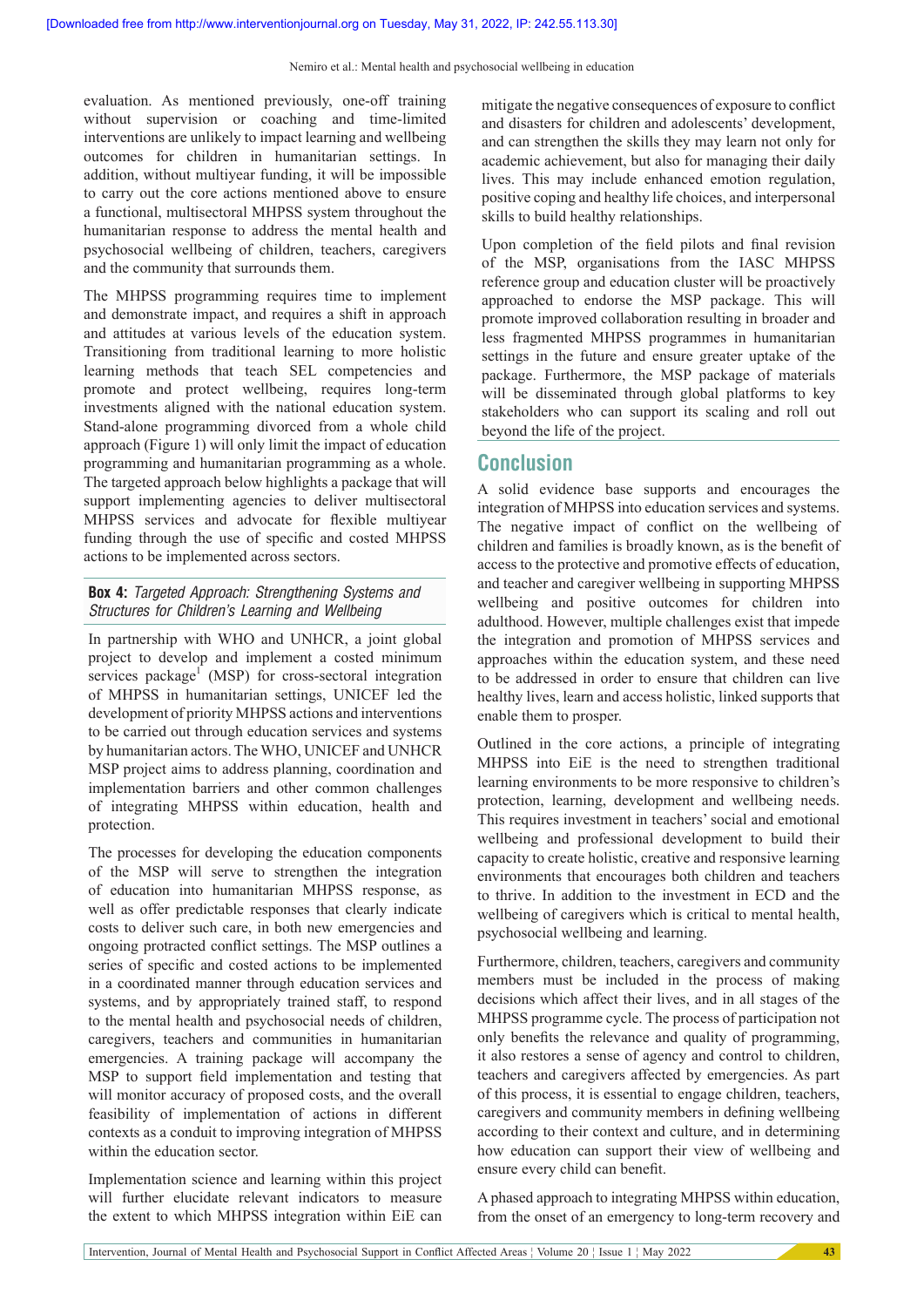Nemiro et al.: Mental health and psychosocial wellbeing in education

development, is essential and requires flexible multiyear and multisector funding. Ultimately, it is important that the education system and the larger humanitarian MHPSS system functions well so that children with higher level needs can benefit from targeted, contextualised referrals to specialised MHPSS services when necessary. In order for an MHPSS system to function successfully, services must be available at all layers of the pyramid, as highlighted in the case study on the SPOT consortium. Collaborative work across sectors and agencies can reduce many of the barriers to access care, and better address the mental health and wellbeing of children and families affected by emergencies.

Targeted approaches and tools such as the WHO, UNICEF and UNHCR MSP will provide essential support to the integration of MHPSS into education. The MSP will outline a series of specific and costed actions to be implemented by appropriately trained staff in a coordinated manner through education services and systems. In turn, these actions provide a systematic response to the mental health and psychosocial needs of children, caregivers and communities in humanitarian emergencies.

Although barriers continue to impede the integration of MHPSS programming into education, we unequivocally know the long-term value of creating learning environments that are safe and protective and that promote and integrate mental health and wellbeing approaches. The core actions outlined in the article demonstrated by the MHPSS in EiE programmatic examples, show promising innovations and tools specific to humanitarian settings. These innovations and tools address the socioecological system surrounding the child and take into account the researched links between caregiver mental health, teachers' wellbeing and the healthy development of the child.

## *Financial support and sponsorship* Nil.

#### **Conflicts of interest**

There are no conflicts of interest.

## **References**

- Betancourt, T. S., McBain, R., Newnham, E. A., Akinsulure-Smith, A. M., Brennan, R. T., Weisz, J. R., & Hansen, N. B. (2014). A behavioral intervention for war-affected youth in Sierra Leone: A randomized controlled trial. *Journal of the American Academy of Child and Adolescent Psychiatry*, *53*(12), 1288–1297.
- Betancourt, T. S., Meyers-Ohki, S. E., Charrow, A. P., & Tol, W. A. (2013). Interventions for children affected by war: An ecological perspective on psychosocial support and mental health care. *Harvard Review of Psychiatry*, *21*(2), 70–91.
- Burns, M., & Lawrie, J. (2015). Where it's needed most: Quality professional development for all teachers. www.ineesite.org.
- Carver-Thomas, D., & Darling-Hammond, L. (2017). Teacher Turnover: Why It Matters and What We Can Do About It. Learning Policy Institute. https://learningpolicyinstitute.org/product/teacherturnover-report.
- Charlson, F., van Ommeren, M., Flaxman, A., Cornett, J., Whiteford, H., & Saxena, S. (2019). New WHO prevalence estimates of mental disorders in conflict settings: a systematic review and meta-analysis. *The Lancet*, *394*, 240-248.
- Colvin, R. L., Skinner, E., Beers, J., Cohen, D. K., Spillane, J. P., Peurach, D. J., … Frisoli Washington, P. (2016). The prosocial classroom: Teacher social and emotional competence in relation to

student and classroom outcomes. *Teaching and Teacher Education*, *17*(1), 783–805.

- Durlak, J. A., Weissberg, R. P., Dymnicki, A. B., Taylor, R. D., & Schellinger, K. B. (2011). The Impact of enhancing students' social and emotional wellbeing: A meta-analysis of schools based universal interventions. Child Development, 82, 405–432.
- Falk, D., Varni, E., Julia, F. J., & Frisoli, P. (2019). Landscape Review: Teacher Well-being in Low Resource, Crisis, and Conflict-affected Settings. Education Equity Research Initiative.
- Fleming, C. B., Haggerty, K. P., Brown, E. C., Catalano, R. F., Harachi, T. W., Mazza, J. J., & Gruman, D. H. (2005). Do social and behavioral characteristics targeted by preventive interventions predict standardized test scores and grades? Journal of School Health, 75, 342–349.
- Halbesleben, J. R. B., & Demerouti, E. (2005). The construct validity of an alternative measure of burnout: Investigating the English translation of the Oldenburg Burnout Inventory. *Work and Stress*, *19*(3), 208–220.
- Harvard University. (n.d). Early Childhood Mental Health. https:// developingchild.harvard.edu/science/deep-dives/mental-health/.
- Hoglund, W. L. G., Klingle, K. E., & Hosan, N. E. (2015). Classroom risks and resources: Teacher burnout, classroom quality and children's adjustment in high needs elementary schools. *Journal of School Psychology*, *53*(5), 337–357.
- Humanitarian Practice Network. (2019). Special feature: Communication and community engagement in humanitarian response. https:// odihpn.org/wp-content/uploads/2019/02/HE-74-web.pdf.
- Inter-Agency Standing Committee (IASC). (2007). IASC Guidelines on Mental Health and Psychosocial Support in Emergency Settings.
- Inter-agency Network for Education in Emergencies (INEE). (2016). Background Paper on Psychosocial Support and Social and Emotional Learning for Children and Youth in Emergency Settings. https://inee. org/resources/inee-background-paper-psychosocial-support-andsocial-emotional-learning-children-youth.
- Maslach, C., Schaufeli, W. B., & Leiter, M. P. (2001). Job burnout. *Annual Review of Psychology*, *52*(1), 397–422.
- Mclean, L., & Connor, C. M. (2015). Depressive symptoms in third-grade teachers: Relations to classroom quality and student achievement. *Child Development*, *86*(3), 945–954.
- Meyer, S. R., Steinhaus, M., Bangirana, C., Onyango-Mangen, P., & Stark, L. (2017). The influence of caregiver depression on adolescent mental health outcomes: Findings from refugee settlements in Uganda. *BMC Psychiatry*, *17*(1), 405.
- Moving Minds Alliance. (2018). ECD and Early Learning for Children in Crisis and Conflict. https://movingmindsalliance.org/wp-content/ uploads/2019/03/ecd-and-early- learning-for-children-in-crisis-andconflict.pdf.
- Plan International. (2018). Adolescent girls in crisis: experiences of risk and resilience across Three humanitarian settings. https://planinternational.org/publications/adolescent-girls-crisis.
- Purgato, M., Gross, A., Betancourt, T., Bolton, P.,Bonetto, C., Gastaldon, C., Gordon, J., O'Callaghan, P., Papola, D., Peltonen, K., Punamäki, R.L., Richards, J., Staples, J., Unterhitzenberger, J., Ommeren, M., Jong, J., Jordans, M., Tol, W., & Barbui, C. (2018). Focused psychosocial interventions for children in low-resource humanitarian settings: a systematic review and individual participant data meta-analysis. *The Lancet Global Health, 6*(4), e390-e400.
- Reed, R. V., Fazel, M., Jones, L., Panter-Brick, C., & Stein, A. (2012). Mental health of displaced and refugee children resettled in low-income and middle-income countries: Risk and protective factors. *Lancet*, *379*(9812), 250-265.
- Save the Children (2019). Stop the War on Children: Protecting Children in 21st Century Conflict. https://www.stopwaronchildren.org/report. pdf.
- Singh, C. N. & Duraiappah, A. K. (Eds.). (2020). Rethinking learning: a review of social and emotional learning frameworks for education systems. New Delhi. UNESCO MGIEP.
- UNESCO & Brookings University. (2013). Learning Metrics Task Force. https://www.brookings.edu/product/learning-metrics-task-force/.
- UNESCO Institute for Statistics (UIS) and UNICEF (2015). Fixing the Broken Promise of Education for All: Findings from the Global